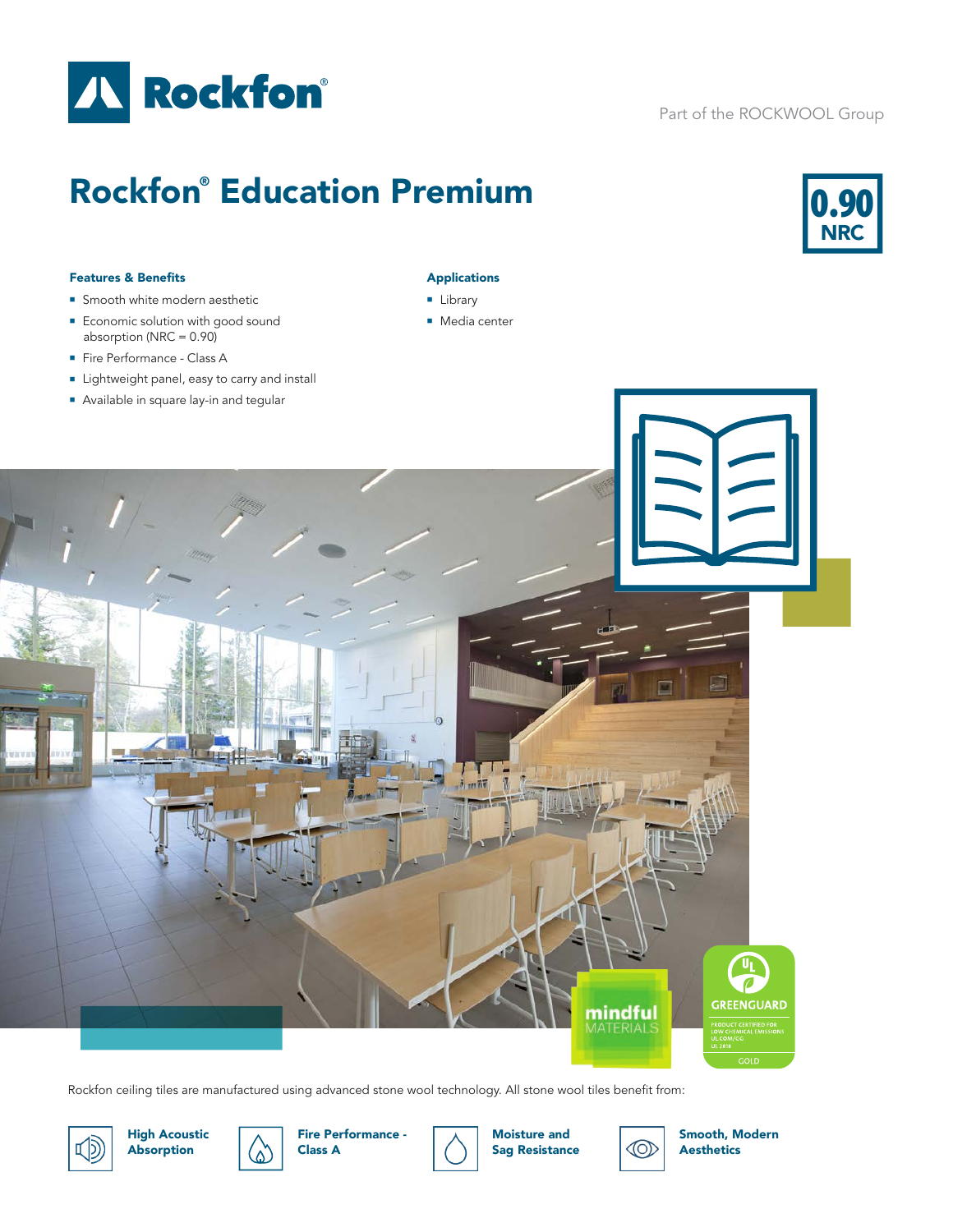# Rockfon® Education Premium

# LEED® v4.1 Highlights

### Materials and Resources (MR)

Waste Management Planning – Interiors Life Cycle Impact Reduction ↓ Sourcing of Raw Materials **Sourcing** of Raw Materials

Material Ingredients and the control of the  $\checkmark$ Waste Management –

Indoor Environmental Quality (EQ)

- Low-Emitting Materials
- Interior Lighting
- 

|                         |            |                       |                                  |                | CLASSIFIE<br><b>CLYLJUS</b> |                             |                                              |                          |                            |              |                                        |
|-------------------------|------------|-----------------------|----------------------------------|----------------|-----------------------------|-----------------------------|----------------------------------------------|--------------------------|----------------------------|--------------|----------------------------------------|
|                         |            |                       |                                  | na.<br>PP<br>P | $\Delta$                    | ¥                           |                                              | । <u>ক</u> ্য            | Q                          |              | <b>Packaging</b><br><b>Information</b> |
| <b>Edge Designation</b> |            | Item<br><b>Number</b> | <b>Modular Size</b><br>(nominal) | <b>NRC</b>     | <b>Fire Class</b>           | Light<br><b>Reflectance</b> | <b>Sag Resistance</b><br>(relative humidity) | Low VOC                  | Recycled<br><b>Content</b> | lbs/<br>sqft | sqft/<br>carton                        |
| Square Lay-In           | SQ         | 43100                 | $2' \times 2' \times 1''$        | 0.90           | A                           | 0.84                        | up to 100%                                   | $\overline{\phantom{a}}$ | 50%                        | 0.69         | 64                                     |
| - -                     | SQ         | 43101                 | $2' \times 4' \times 1''$        | 0.90           | А                           | 0.84                        | up to 100%                                   |                          | 50%                        | 0.69         | 64                                     |
| Square Tegular Narrow   | <b>SLN</b> | 43200                 | $2' \times 2' \times 1$ "        | 0.90           | А                           | 0.84                        | up to 100%                                   | $\overline{\phantom{a}}$ | 47%                        | 0.69         | 32                                     |
|                         | <b>SLN</b> | 43201                 | $2' \times 4' \times 1''$        | 0.90           | А                           | 0.84                        | up to 100%                                   |                          | 48%                        | 0.69         | 64                                     |
| Square Tegular          | <b>SL</b>  | 43300                 | $2' \times 2' \times 1''$        | 0.90           | А                           | 0.84                        | up to 100%                                   | $\overline{\phantom{a}}$ | 47%                        | 0.69         | 32                                     |
|                         | <b>SL</b>  | 43301                 | $2' \times 4' \times 1''$        | 0.90           | А                           | 0.84                        | up to 100%                                   |                          | 48%                        | 0.69         | 64                                     |

| 15/16" Suspension Systems                 | 9/16" Suspension Systems                                                                             |  |  |  |  |  |
|-------------------------------------------|------------------------------------------------------------------------------------------------------|--|--|--|--|--|
| 200, 1200 and Fire Rated systems          | 4000, 4500, 4600 and Fire Rated systems                                                              |  |  |  |  |  |
| SQ - Square Lay-In<br>SL - Square Tegular | - SLN - Square Tegular Narrow -<br>SQ - Square Lay-In<br>$(2' \times 2' \& 2' \times 4'$ only)       |  |  |  |  |  |
|                                           | 4500 - Ultraline<br>4000 - Tempra<br>4600 - Ultraline<br>4000 - Tempra<br>1/4" reveal<br>1/8" reveal |  |  |  |  |  |